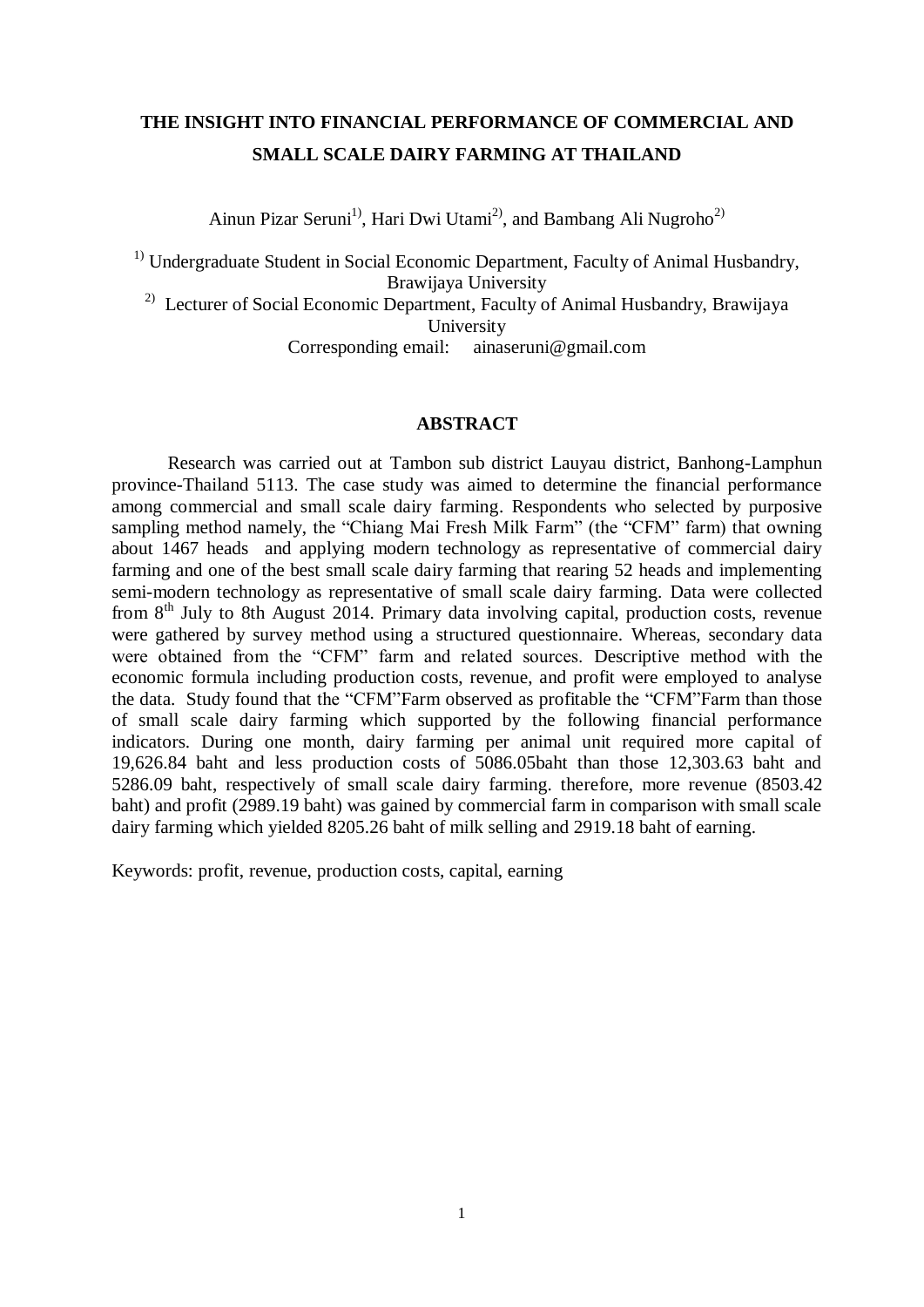#### **INTRODUCTION**

Dairy farming is one of few options that available to rural residents. The development of dairy farming in Indonesia has shown a positive impact on rural development. This farm can provide steady cash income and employment for rural labour throughout the year, and assist in stabilising household income. In addition, dairy farming unit accounts for one of the sources of income at Thailand. Among farm enterprises unit, dairy farming dominate in the third position for farm income with providing employment and income on regular basis. Furthermore, dairy milk output generated from dairy farming unit is guaranteed by the certain market. Therefore, dairy farming unit is one of few options available to Thailand as promising business unit. The participation of dairy farming scientist in dairying becomes important particularly in improving the capability in managing this farming. The good management will lead to efficient in allocating production input that save the expenses for operating dairy farming. Higher dairy milk production will exist since the right management was employed in running this farming, and therefore, increasing revenue and even generating farm's income. Appraising profit may require in evaluating the financial performance of dairy farming in order to decide the feasibility in running the enterprise. The commercial farm has a modern technology with better management in operating dairy farming, while semi-modern technology with the average management appear in small scale dairy farming. It is therefore, interested, to explore the financial performance of commercial farm and small scale dairy farming especially on production cost, revenue, and profit.

### **LITERATURE REVIEW**

Capital can be classified into two types, fixed capital and working capital (current capital) (Riyanto, 2001; Munawir, 2002). The dairy asset was mostly required for procurement in fixed asset than variable asset, and it noted about 95.20% vs. 4.79% (stratum 1, owning 2-4.83 AU), 95.50% vs. 4.51% (stratum 2, having 4.84-7.67 AU), and 93.01% vs. 6.99% (stratum 3, controlling 7.68 AU) of smallholder dairy farming (Vaida, 2013). The value of fixed asset intended to rise as the increasing to dairy cattle (Rakhmad, 2011). Likewise, Yuliarni, 2005 observed that fixed capital in small scale dairy farming slightly increase from 96.50% in stratum 1(having  $< 4.17$  AU) to and gaining 97.05 in stratum 3 (raising 7.36-10.53 AU).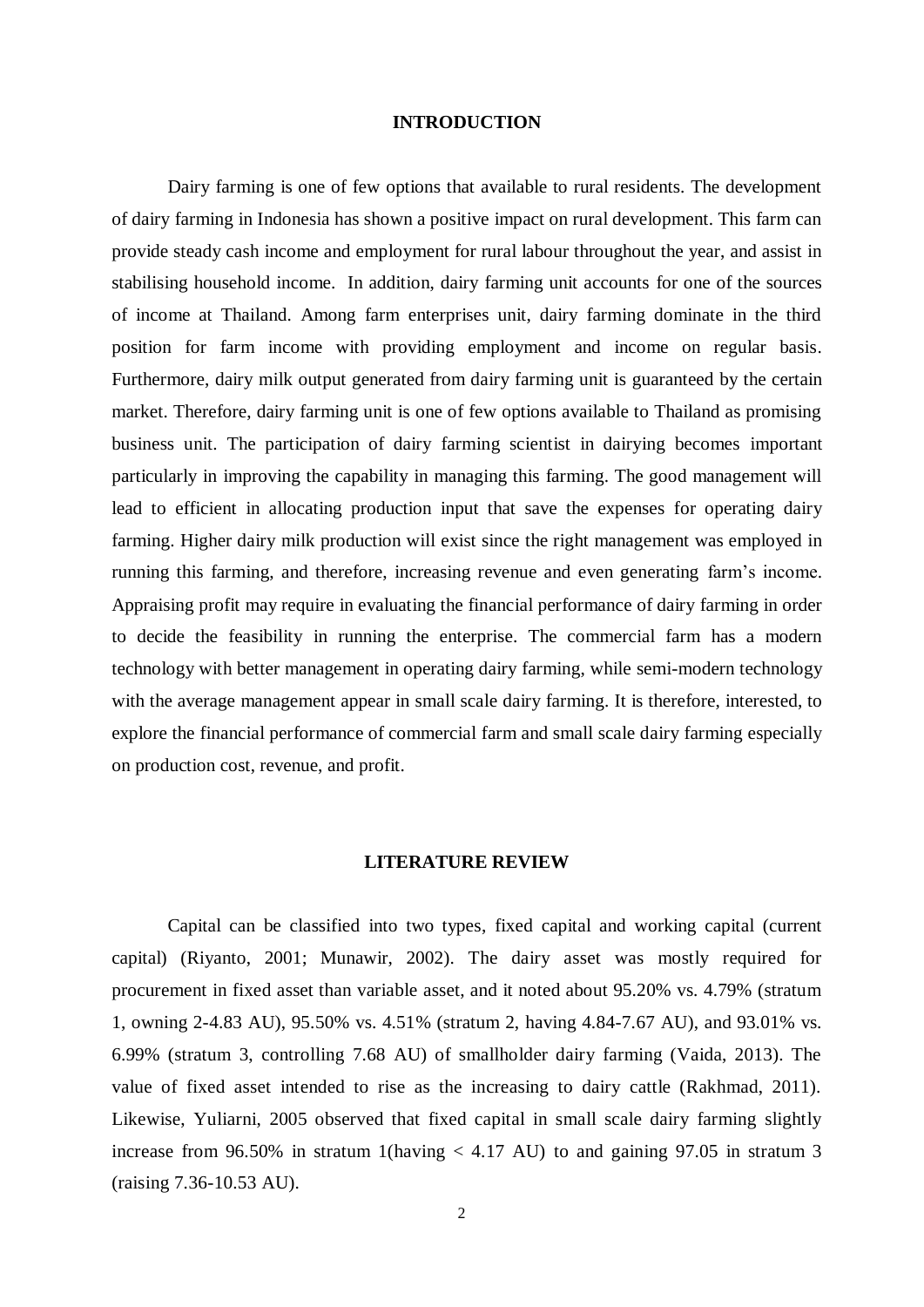Production costs represent costs incurred in entire production process from raw materials into finished products (Sukirno, 2009). Utami, et al. (2014) found that production cost for stratum 1 was higher (Rp. 27, 614,-/AU/day) than those of stratum 2 (Rp. 26, 889,- /AU/day) and stratum 3 (Rp. 26, 271,-/AU/day). Feed cost reported as a dominant expense in small scale dairy farming in Indonesia and it can reach to 76.51% - 78.27% (Rakhmad, 2011) and it was even higher ranged 84.90% -88.46% (Vaida, 2013)

Fixed costs per animal unit were about 7.14% and it appeared less in comparison with 92.9% of variable costs (Vaida, 2013). Rashid, et al. (2007) claimed that mostly (78.83%) expenses dairy cattle in Jessore District were allocated for feed costs which composed by 15.79% of roughage and 63.04% of concentrate feed. Likewise, study dairy farming in Indonesia discovered the expense in artificial insemination was 0.41%, whereas 84.9% of production costs were allocated for dairy feed cost (Vaida, 2013). Furthermore, Maharani, 2014 recorded that dairy production cost allocated more in concentrate feed (60.10%), while only less cost requirement (25.5%) in forage.

Study of Rashid, et al, 2007 reported that revenue of dairy farming in this area was dominated by milk (87, 87%), whereas only a few number (12, 13%) come from cow dung. Small scale dairy farming in Indonesia also provided about 84.20% from milk selling, 5.93% from yielding calves, and 8.89 of culling cows (Vaida 2013). Utami, et al., 2014 discovered that daily revenue per animal unit dairy cow in Indonesia was larger (Rp. 45, 862,-/AU/day) than those of stratum 2 (Rp. 44, 440,-/AU/day) and stratum 3 (Rp. 43, 292,-/AU/day).

Profit has an important role in as standard appraisal of company performance (Harahap, 2002). Bandara, et al., 2011 stated that profit from dairying for intensive system showed as high as Rs. 68.54/AU/day in comparison with Rs. 55, 31 /AU/ days for semi-intensive systems when labour cost excluded. Utami and Seruni, 2014 found that dairy farmer who held less than four animal unit performed a profitable farming which can obtain approximately US\$ 1.52/AU/day. Profit per animal unit during a month for small scale dairy farming who held 4.93-7.83 AU can obtain IDR 676,755 (Rakhmad, 2011), and this earning was going up to IDR 37,919 particularly for farmers who controlling 7.68 AU (Vaida, 2013).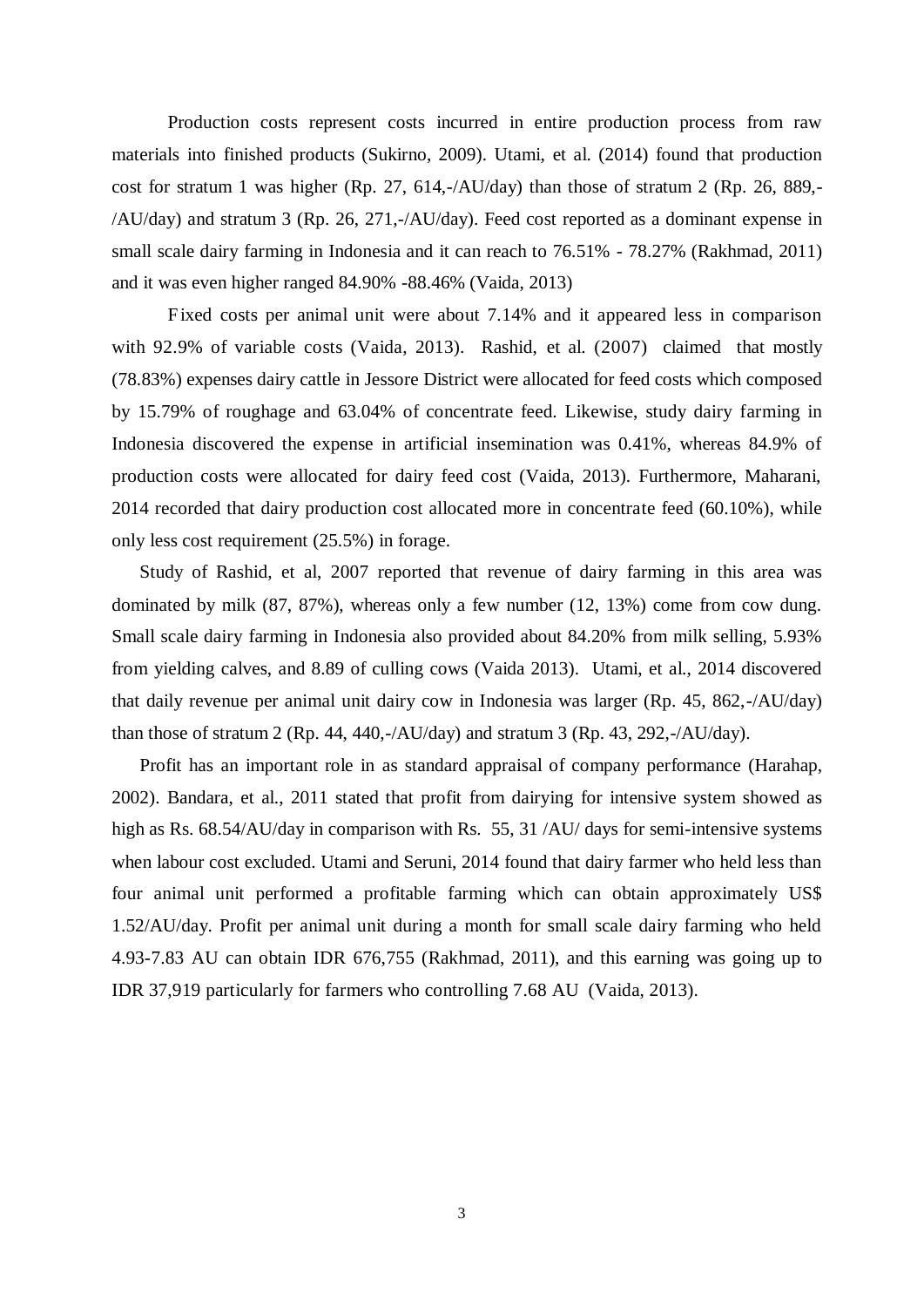#### **METHODOLOGY**

The case study was carried out at Tambon sub district Lauyau district, Banhong-Lamphun province-Thailand 5113. Purposive sampling method was applied to select the "Chiang Mai Fresh Milk Farm" (the "CFM" farm) that owning about 1467 heads and applying modern technology as representative of commercial dairy farming and one of the best small scale dairy farming that rearing 52 heads and implementing semi-modern technology as representative of small scale dairy farming. Data were collected from  $8<sup>th</sup>$  July to 8th August 2014. Primary data involving capital, production costs, revenue were gathered by survey method using a structured questionnaire. Whereas, secondary data were obtained from the "CFM" farm and related sources. Descriptive method with the economic formula including production costs, revenue, and profit were employed to analyse the data

## **RESULTS AND DISCUSSIONS**

 Profit and loss statement was held to examine the financial performance of the dairy farm, this industry get loss or profit at the time of them running this business. The profit and loss statement was composed with production cost, revenue, and profit. Overall, the Profit and Loss Statement depicted the highest revenue coming from selling milk across the typical dairy farming. Majority revenue of the commercial farm can obtain about 8197.40 baht /AU/Month (98.76%) from dairy milk only. Likewise, a dairy milk of the small scale farming has generated a great number of revenue and it is account for approximately 8196.49 baht (99.89 %,) Non-dairy milk has only performed about 1.24% coming from selling male calf for the commercial farm. Small scale dairy farming, however, has appeared lower for non-dairy milk revenue (0.11%) that provided by selling calf and heifer.

 In regard to revenue, selling milk has dominated farm's revenue both in commercial farm (116,508,000.00 baht) and in small scale dairy farming (4,672,000.00 baht) as seen in the table 1. However, there is slightly higher revenue (99.89%) in small scale dairy farming compared to commercial farm (98.76%). Selling calves in commercial farming in monthly basis presented about 1,461,600.00 baht (1.24%) and it is somewhat higher than those 1,000.00 baht (0.02%) for small scale dairy farming. The different in technology assessment and the management implementation may impact in the difference in revenue. For instance, the commercial farm use sort of forage (Napier,) of these two farms that can improve dairy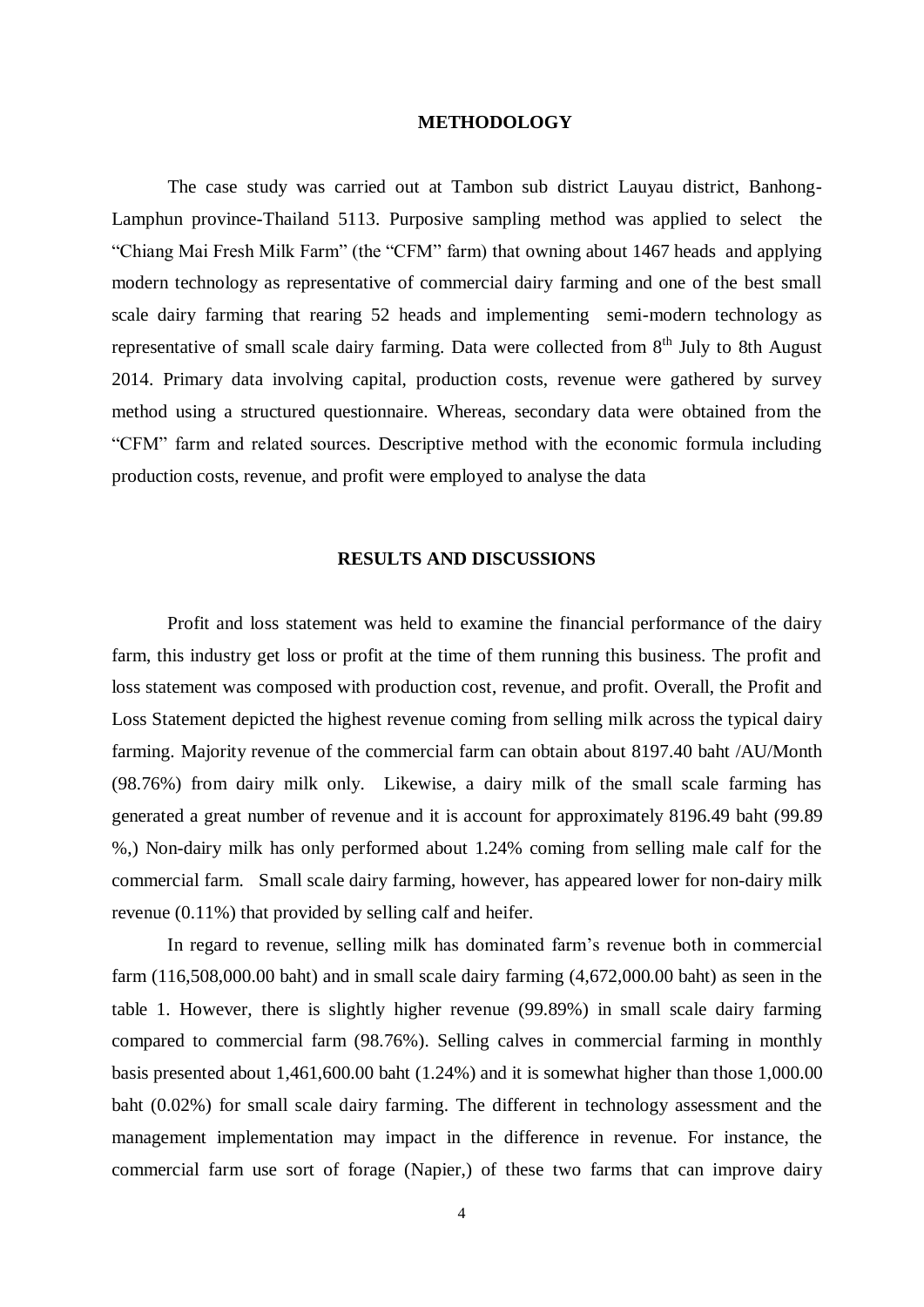productivity. Moreover, premium milk price of commercial farm has higher price than the regular milk produced by small scale dairy farming.

The revenue of Thailand dairy farming appears higher compared to 87,87% of the contribution in selling milk towards dairy cattle revenue in Jessore District (Rashid, et al, 2007). This evident may be explained with the following reasons. Small scale in dairy farming in Thailand has controlled 52 dairy cattle, while there are only 5.12 animal units raised by small scale in dairy farming at Jessore District. They access semi-modern technology, while there is lack of technology in the Jessore District. Hence, Thailand small scale dairy farming appears the high milk productivity. It is also evidence that the good milk quality and the good milk's price in Thailand, and leads to leverage revenue coming from selling dairy milk.

Production costs observed a great number (5286.09 bath/AU) for small scale dairy farming than those of the commercial farming (5086.05bath/AU/month). Generally, feed cost has dominated in the expenditure among the two types of dairy farming. It is about 65.46 % (3329.48bath/AU) and 69.35% (3665.65 bath/AU) of production costs for commercial and small scale dairy farming, respectively. On the contrary, the artificial insemination has required less expenses in either commercial farming (0.60% or 30.40 bath/AU/Month) or the small scale dairy farming (0.05 % or 2.81bath/AU).

Smallholder dairy farming in Thailand allocated most expenses (69.35%) in the feed cost. This result differed with the study of Pakapun (2000) which the average total cost of dairy composed 58% for animal feed cost. Indonesia small scale dairy farming, however, discovered 84.9% of production costs were devoted to dairy feed cost (Vaida, 2013). The feed cost was structured by more cost in concentrate feed with about 60.10%, whereas only little expenditure (25.5%0%) distributing in forage cost (Maharani, 2014). The evidence in Thailand, however, small scale dairy farming allocated much money (47.40 %) in providing forage compared concentrate feed (17.0%).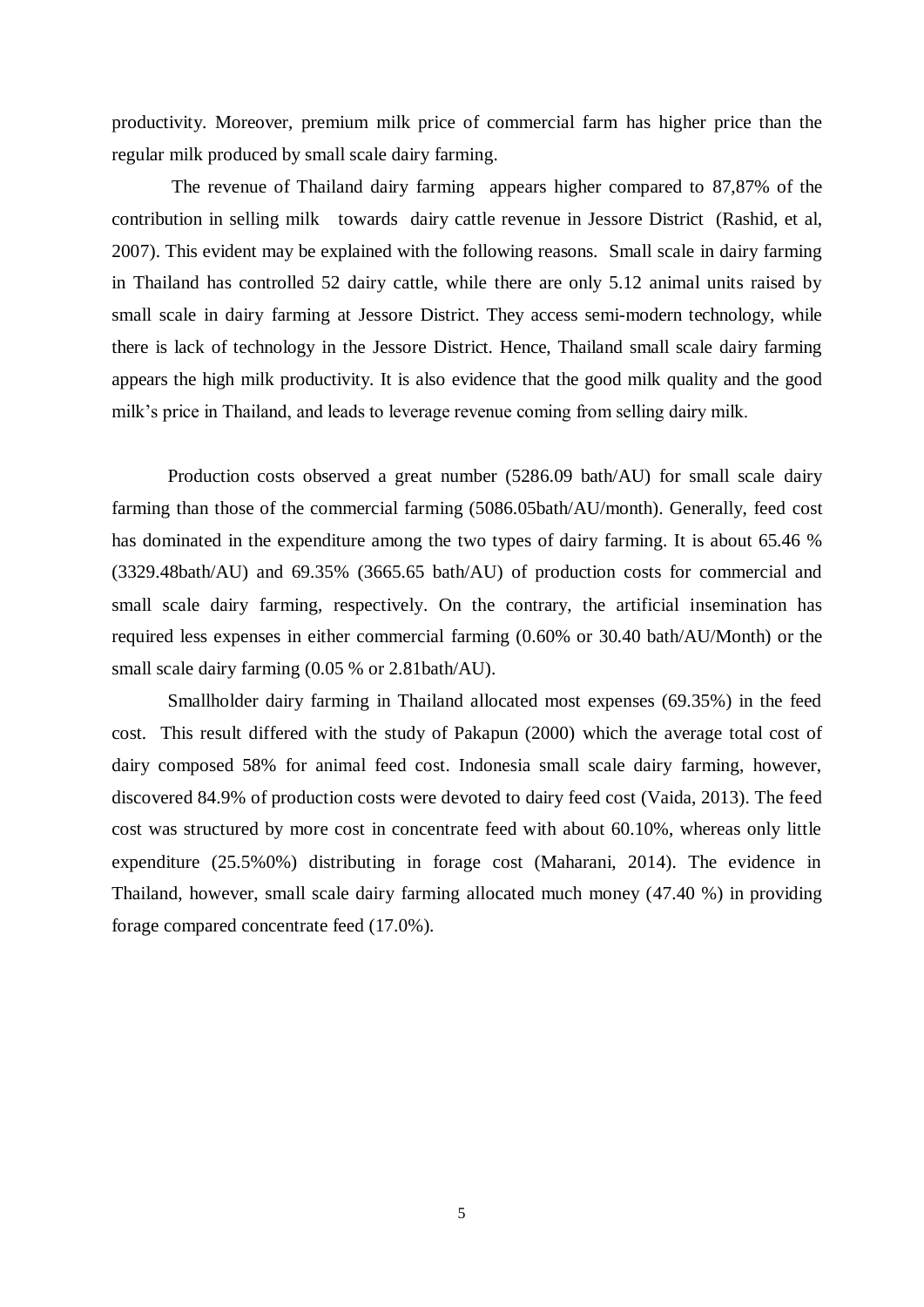| <b>Items</b>                  | <b>Commercial Farm</b> |                | <b>Small Scale dairy farm</b> |               |
|-------------------------------|------------------------|----------------|-------------------------------|---------------|
|                               | <b>Baht/AU/month</b>   | $\frac{0}{0}$  | <b>Baht/AU/month</b>          | $\frac{0}{0}$ |
| <b>I. Revenue</b>             |                        |                |                               |               |
| 1. Selling Milk               | 8197.40                | 98.76          | 8196.49                       | 99.89         |
| 2. Selling Calf               | 102.84                 | 1.24           | 1.75                          | 0.02          |
| 3. Selling Heifer             |                        |                | 7.02                          | 0.09          |
| 4.Selling<br>Culled<br>Dairy  |                        |                |                               |               |
| Cattle                        |                        |                |                               |               |
| <b>Total Revenue</b>          | 8300.24                | 100.00         | 7627.20                       | 100           |
| <b>II. Production Costs</b>   |                        |                |                               |               |
| 1. Fixed Cost                 |                        |                |                               |               |
| a. Dairy Cattle Depreciation  | 438.86                 | 8.63           | 456.14                        | 8.63          |
| b. Housing Depreciation       | 112.57                 | 2.21           | 87.72                         | 1.66          |
| c. Equipment Depreciation     | 140.72                 | 2.77           | 175.44                        | 3.32          |
| d. Land's rent                | 61.07                  | 1.20           | 54.82                         | 1.04          |
| e. Biogas depreciation        | 45.88                  | 0.90           |                               |               |
| f. Bank interest              |                        | $\overline{a}$ | 350.88                        | 6.64          |
| <b>Total Fixed Cost</b>       | 799.11                 | 15.71          | 1125.00                       | 21.28         |
| 2. Variable Cost              |                        |                |                               |               |
| a. Concentrate Feed           | 915.14                 | 17.99          | 667.40                        | 12.63         |
| b. Forage                     | 2414.34                | 47.47          | 2998.25                       | 56.72         |
| c. Medicine                   | 168.86                 | 3.32           | 294.74                        | 5.58          |
| d. Artificial Insemination    | 30.40                  | 0.60           | 2.81                          | 0.05          |
| e. Water and Electricity      | 32.08                  | 0.63           | 94.74                         | 1.79          |
| f. Transportation             | 50.66                  | 1.00           | 84.21                         | 1.59          |
| g. Labour                     | 675.45                 | 13.28          | 18.95                         | 0.36          |
| <b>Total Variable Cost</b>    | 4286.94                | 84.29          | 4161.09                       | 78.72         |
| <b>Total Production Costs</b> | 5086.05                | 100.00         | 5286.09                       | 100           |
| III. Profit (EBIT)            | 3214.19                |                |                               |               |
| Tax $(7%)$                    | 224.99                 |                |                               |               |
| <b>IV. EAT</b>                | 2989.19                |                | 2919.18                       |               |

Table 1.The Profit and Loss Statement

Source : Commercial farm Primary Data and Small scale farming data, 2014 Note: 1 baht = IDR 385

According to Field (2012) that the assessment of profit was required because the calculation will evaluate financial position on the farm include of monitoring cost, ensure high labour efficiency, measure the production levels and determine the appropriate herd size. Feed is the largest component in cost of dairy farm, that's make most of dairy manager give a lot of focus on it. Productivity of dairy in appropriate ration will support high production, rumen health, optimum reproductive rates, ability of dairy cattle to gain body condition score and energy stores in lactation stage,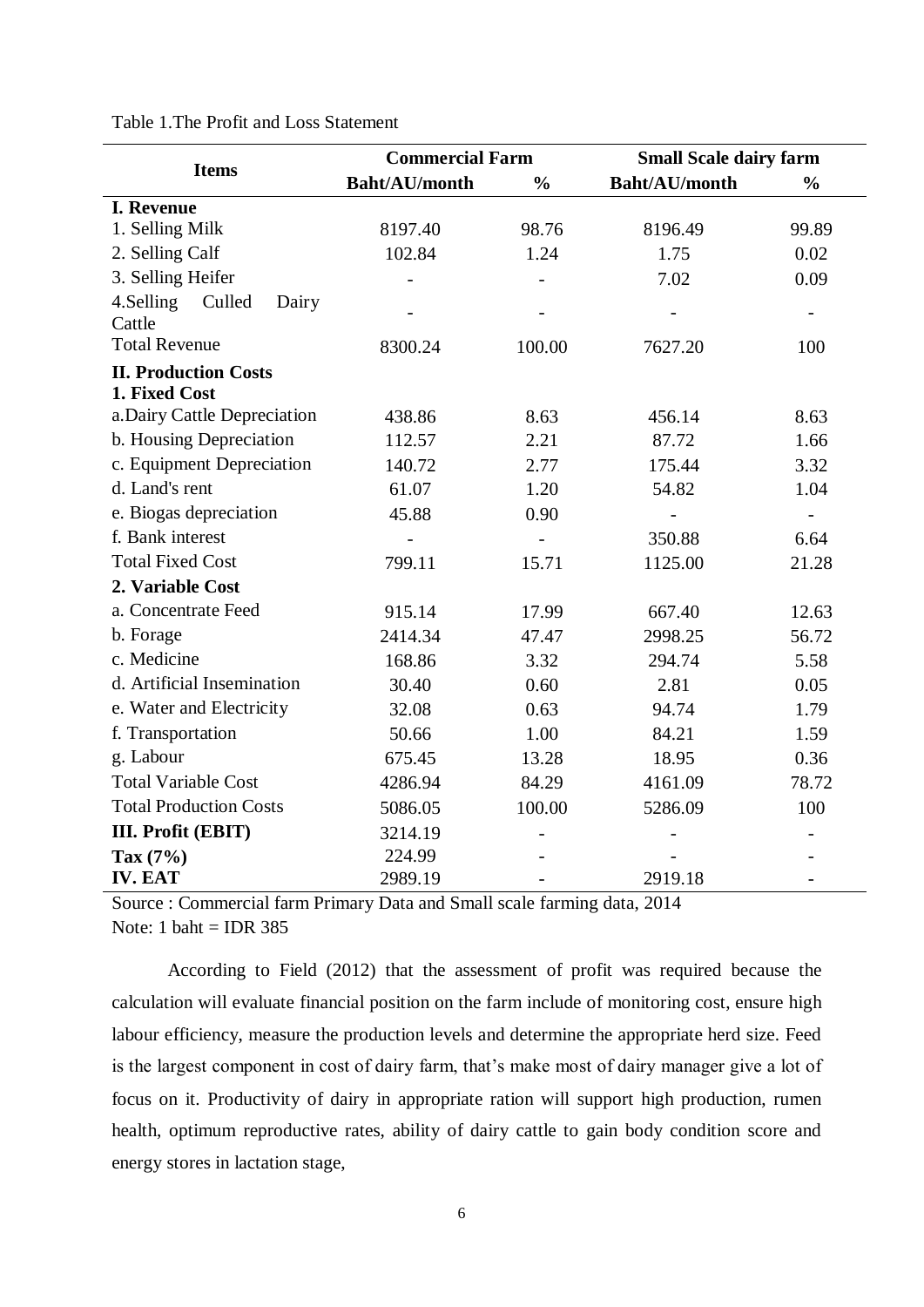Profit per Animal unit appears the variability among these two types of dairy farming. It is accounted for 3214.19 baths of gross profit or Earnings before interest and taxes (EBIT) for commercial and small scale dairy farming, in order. Regarding the net income, the there is no taxes for small scale dairy farming, and it leads to its profit becomes similar to Earning after Taxes (EAT). Small scale dairy farming can gain EAT about 2919.18 bath/AU/month, and it is around 2989.19 bath/AU/month of the commercial farm. According to Harahan (2002) profit is an important figure in the financial statements due to various reasons such as: profit is the basis for calculating the tax, the guidelines in determining the investment policy and decisionmaking, the basis for forecasting earnings and economic events of other companies in the future, the basis for the calculation and assessment efficiency in running the company, as well as a basis for performance appraisal or performance of the company. Profit per Animal unit appears the variability among these two types of dairy farming

## **CONCLUSIONS**

Research discovered that commercial dairy farming as profitable industry than those of small scale dairy farming. This evidence was based on the following financial performance indicators.

- 1. Commercial farm indicates a high capital (19,626.84 baht/AU/month) and less production costs (5086.05baht/AU) compared to small scale dairy farming (12,303.63 baht/AU and 5286.09 baht/AU, respectively).
- 2. Commercial farm during one month can generate more revenue (8503.42 baht/AU) of dairy than their counterparts (8205.26 baht/AU).
- 3. Profit per animal unit during a month appears higher (2989.19 baht) for commercial farm in comparison with small scale dairy farming (2919.18baht)